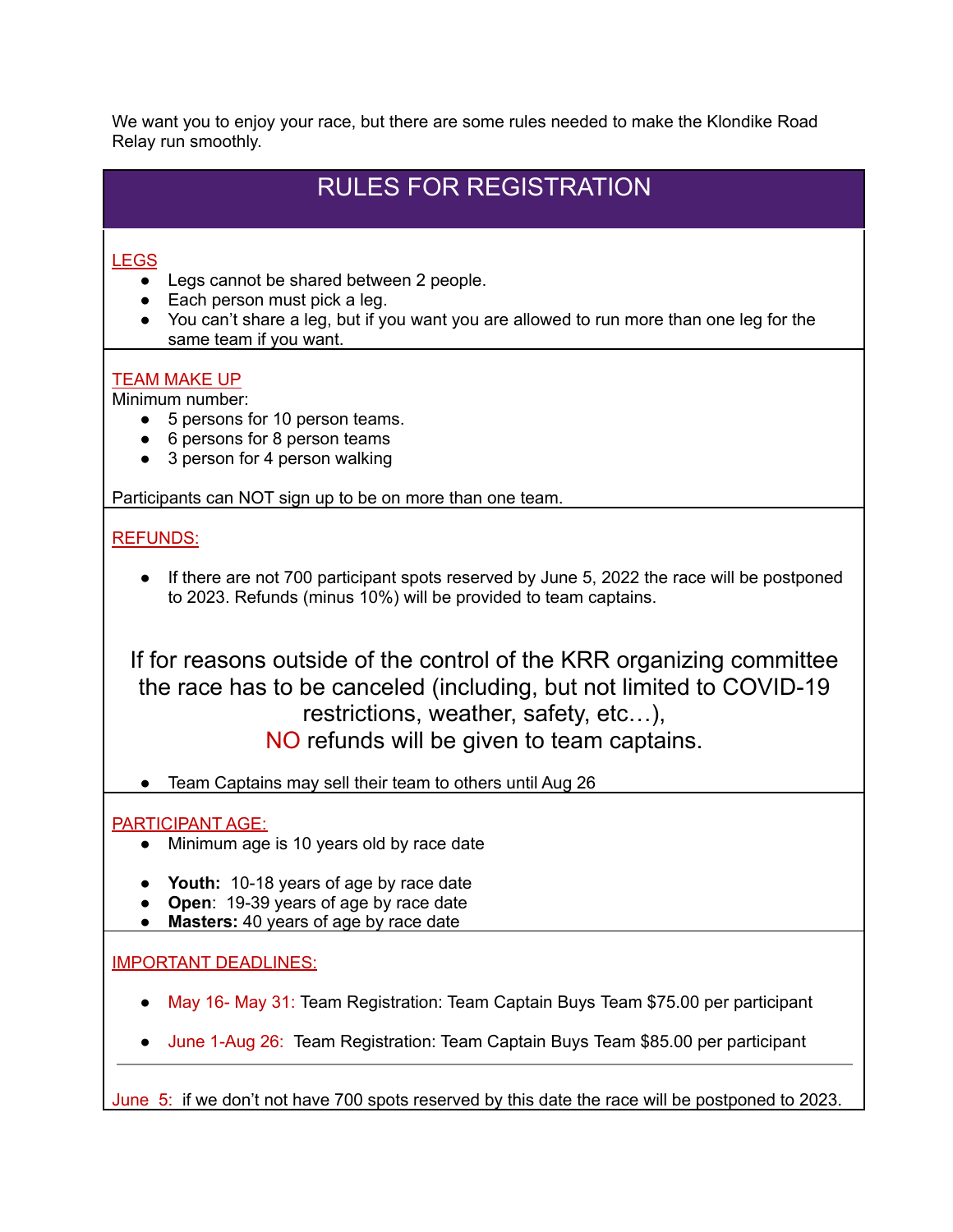- May 16-Aug 12: KRR merchandise available for purchase.
- May 16- Aug 26: team changes with no cost
- Aug 26-Sept 9: 10\$ per change

# SAFFTY RULES WILL BE UPDATED IN JUNE

# RULES FOR RACE DAY

#### LIGHTS FOR RUNNING NIGHT LEGS

All participants who are running between the times of 8:30 pm and 7:00 am MUST have a front and back light attached to their body. Examples of this will be shown via video in June. Participants must provide their own lights and show checkpoint volunteers before starting their leg. Note:

#### **YOU WILL NOT BE ALLOWED TO LEAVE THE CHECKPOINT WITHOUT FRONT AND BACK LIGHTS.**

#### **BIBS**

Participants **MUST** wear the bib number(s) assigned to them and ensure that they are visible on the **front and back** at all times through their leg. Do not pin to your legs—they are not visible

- If a runner is registered to run consecutive legs, they must display the proper number for their first leg upon arriving at the checkpoint and must display the proper number for the next leg before leaving, except in the case of a substitution (see substitution rule).
- If you do not display your bib front and back at the start of your leg, you will NOT be allowed to leave the checkpoint

#### TIMING AND LOST FOB

- All timing occurs with a stick timing device that is passed from one team runner to the next. No runner may leave the checkpoint until the previous runner dips the stick and hands it to the next runner
- Your **team captain** will be charged \$100.00 if you do not return your FOB timing stick to the finish line at the end of the race.

#### BLUE TIMING SHEETS

- Teams can track and record individual leg times on the provided BLUE SHEET
- Blue sheets can be submitted to the timing team at the finish line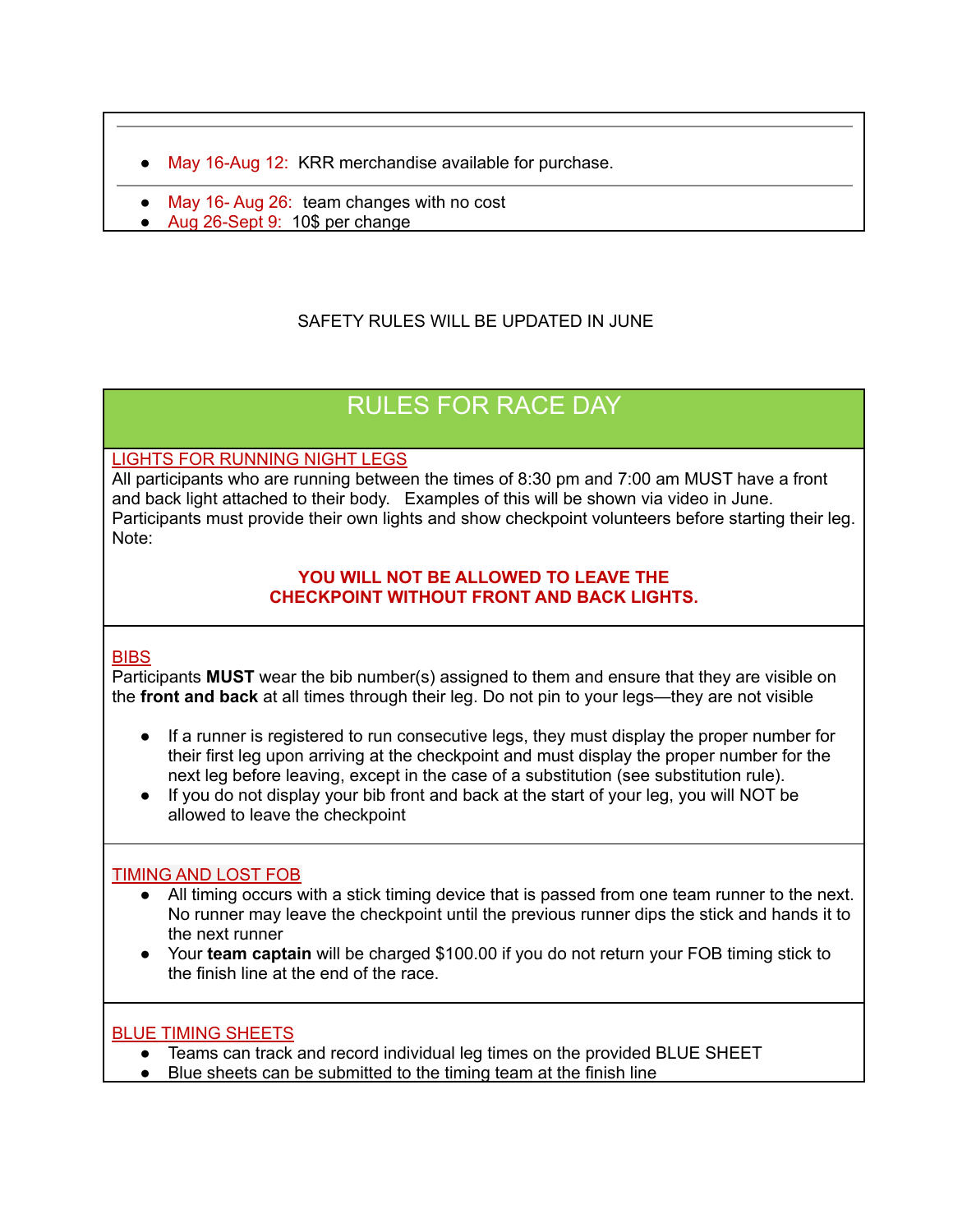● If a sheet is not submitted and there is a malfunction of the electronic timing system, your team may not receive a time

#### **SUBSTITUTIONS**

If you need to have a participate substitution the following rules apply:

- You may only substitute a runner with fellow teammates. The substitute runner wears his/her original BIB
- If your team does more than one substitution, you are not eligible for team awards
- If your team does a leg substitution, that leg is not eligible for fastest leg recognition
- Substitutions must be reported to checkpoint managers and,
- Substitutions must also be reflected on the BLUE team timing sheet.
- Substitutions for the benefit of speed… may make team ineligible for awards at the discretion of race director

#### CANADIAN CUSTOMS

- Any participant running leg 3 MUST be prepared to stop at Canada Customs with ID/Passport/ Vaccine Requirement documents **in hand.** (this may include a mobile device with a downloaded ARRIVECAN app).
- Volunteers will direct runners to the pedestrian check in where you will wait to be cleared before finishing your leg of the race.

#### WITHDRAWAL

• Any team withdrawing from the event mid-race MUST inform the next checkpoint manager

#### **COVID**

- All participants must follow local COVID protocols as per the Chief Medical Of House recommendations
- Further COVID requirements will be posted closer to the event as we gain clarity on the status of global pandemic.

#### **WALKING**

- Walking is walking and running is running. Walking is having one foot always on the ground at all times.
- If you are on a walking team and are observed twice running, your whole walking team will be disqualified.

# MASS START

- All walking teams/categories will be started in a mass start at checkpoint # 10 if the leg 9 participant has not arrived by 2:30
- **All running** teams/categories will be started in a mass start at checkpoint #10 if the leg 9 runner has not arrived by 3:30
- Your team time will be adjusted at the finish line.